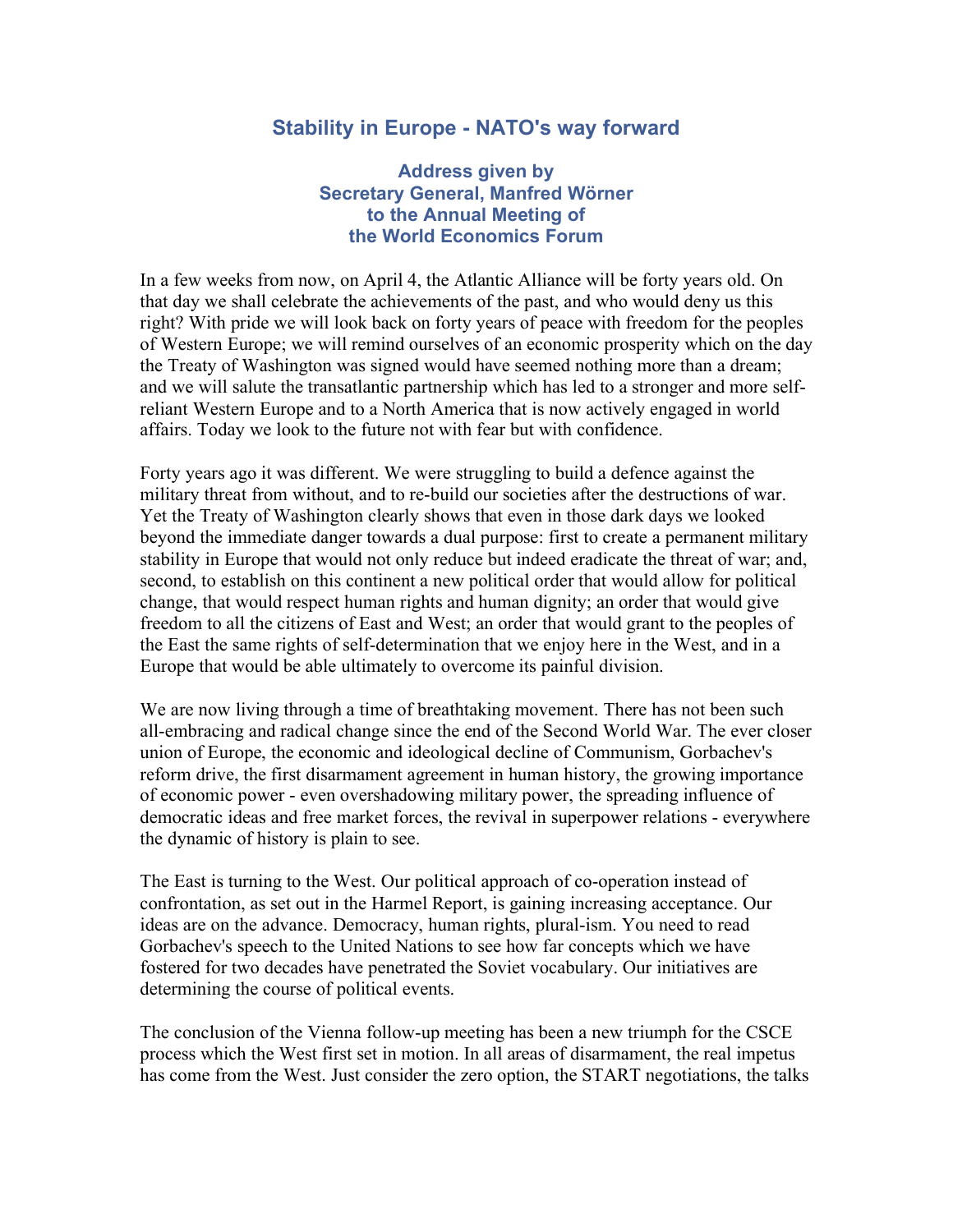on the elimination of chemical weapons or the concept of conventional disarmament from the Atlantic to the Urals.

More fundamentally, the competitive success of our free societies and market economies have given Mr. Gorbachev his main motive for reform. It is the freedom, the standard of living and the industrial success of the West which the Soviets fear, not our tanks. At the origin of Gorbachev's perestroïka is the need to reverse the decline of the Communist system if the Soviet Union is to remain a world power.

Thus it is not we who need to modernize our thinking. Our policy has never been guided by the spirit of confrontation. We have never been driven by the image of an enemy, and certainly are not today.

For all these reasons I passionately disagree with those who say that Mr. Gorbachev has the initiative. They confuse day-to-day politics with long-term strategy and the Soviets' "proposal of the week" firework display with true conceptual leadership. The latter lies with NATO, in spite of all the voices of doubt, and it will remain with us.

Our vision of the world in the year 2000 is clear in its fundamentals:

- 1. A global order founded on respect for the rights of peoples and individuals and characterized by the spirit of peaceful co-operation, in which the industrial nations of East and West can combine forces with the peoples of the Third World to resolve the great problems of humanity.
- 2. A new pattern of East-West relations bringing co-operation and peaceful competition in the place of confrontation and ideological and military antagonism, reducing military potentials, opening borders and ultimately ending the division of Europe and Germany. The aim is a peaceful European system which guarantees individual freedom and the right of national self-determination.
- 3. Further development of the Western community of shared values and destiny embodied by the Atlantic Alliance, working towards a mature partnership in which a united Western Europe plays a role in accordance with its strength, bears a fair share of the common burden and of global responsibilities. Without the strength and stability of a continuing Atlantic security system neither these longterm visions nor the goals of the immediate future can be achieved. In the coming decade the Atlantic Alliance and the dynamic of the European unification will remain the driving forces of world political developments.

There will be better prospects for peace and freedom in the last decade of the 20th century than ever before. Twenty-five years ago Hannah Arendt wrote that wars and revolutions had up to then given the 20th century its distinct shape. Today, in 1989, there are encouraging signs of hope.

The guns have fallen silent in the Iran-Iraq war. Soviet troops have begun to leave Afghanistan, and we expect and demand that they will pull out completely according to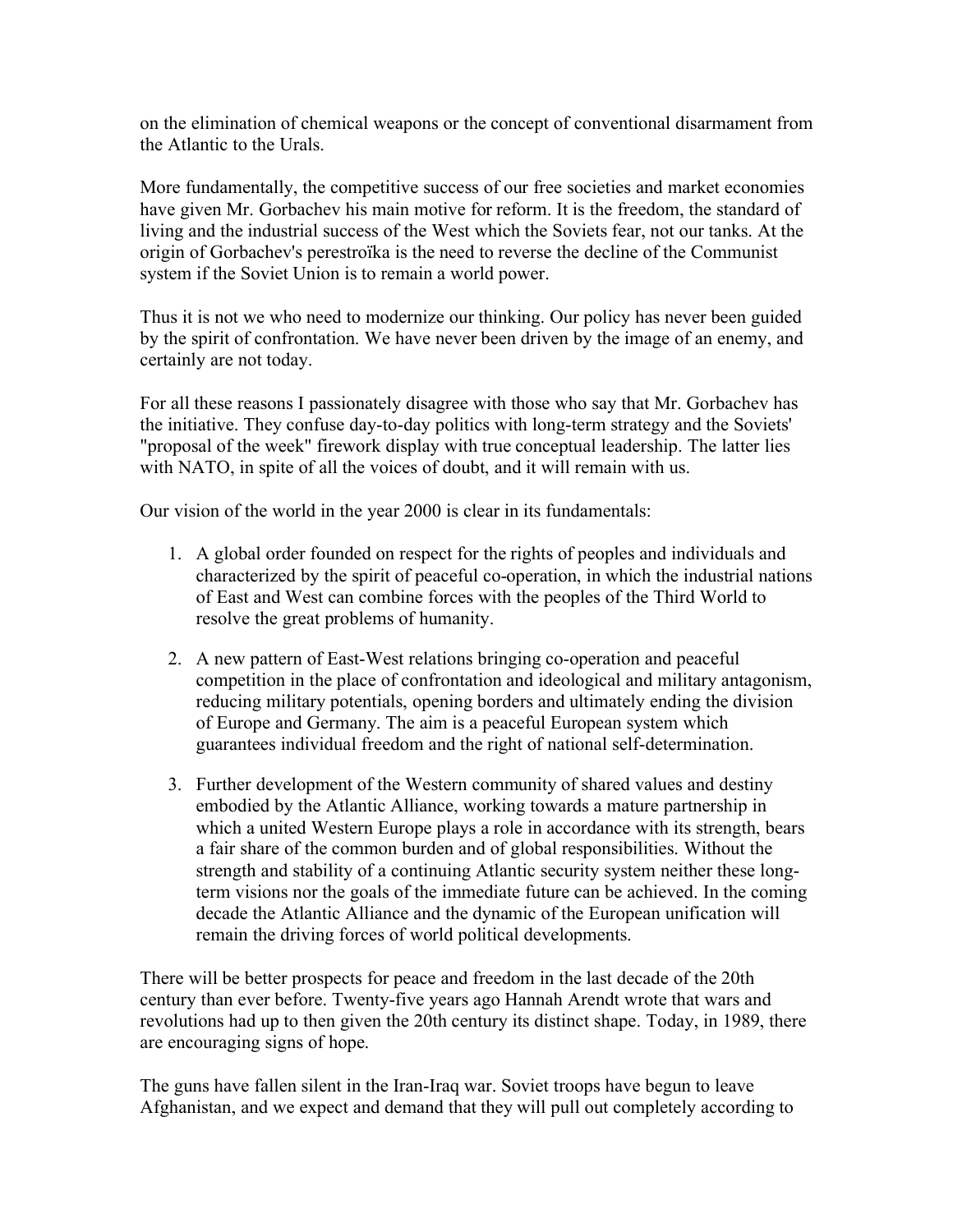plan. Cuban troops are now leaving Angola. In Indo-China the occupying forces of Vietnam are being reduced. The tensions between the United States and the Soviet Union, and between the Soviet Union and China, are easing. North and South Korea have begun a dialogue. Diplomacy has made progress in the attempt to resolve the Western Sahara conflict, and the PLO has unreservedly accepted United Nations' Resolutions 242 and 338.

Of course there are still many question marks, and setbacks cannot be excluded. But, in general, the historical lesson that times of radical change are also times of opportunity is proving to be true. By the same token, these times offer those with a clear vision and the strength of will the chance to shape the future. NATO is set on doing so. We willed the change. We made a crucial contribution to bringing it about. We do not fear it, but are determined to seize every opportunity and not to remain suspicious and passive.

Our hand is outstretched. We are prepared for a decisive improvement in East-West relations and for extensive disarmament. We want dynamism and not statics, unity and not division, open doors and not walls.

With Mr. Gorbachev and his perestroika policy the chances of reshaping East-West relations have improved substantially. There is no doubt about that. There is also no doubt that we have an interest in success in so far as he is opening up Soviet society and politics.

Our readiness to co-operate depends on progress in three areas:

- 1. human rights and free exchanges;
- 2. responsible behaviour in foreign policy, involving a contribution to removing tensions in world crisis areas;
- 3. reduction of military potential.

It is on this basis that we will support Mr. Gorbachev's economic reforms. What we should encourage are economic relations on their own merits: normal business transactions, not subsidized government loans; joint ventures based on sound economic criteria, not politics; enterprise and normal commercial risk, not feather-bedding of inefficient industries. You will all be familiar with that old Chinese proverb: "Give a man a fish and you feed him for a day. Teach a man to fish and you feed him for life". Let us open our universities and business schools to Soviet managers; let our economic planners share their experiences with their Soviet counterparts; let our entrepreneurs tell Soviet industrialists what motivates human endeavour. I believe firmly that the application of modern Western business culture to the Soviet system would in the long run speed the process of genuine reform more than any number of soft loans.

Finally, we are looking for a more constructive Soviet attitude towards world affairs. The Soviet Union must act responsibly in the international arena. After all, the East-West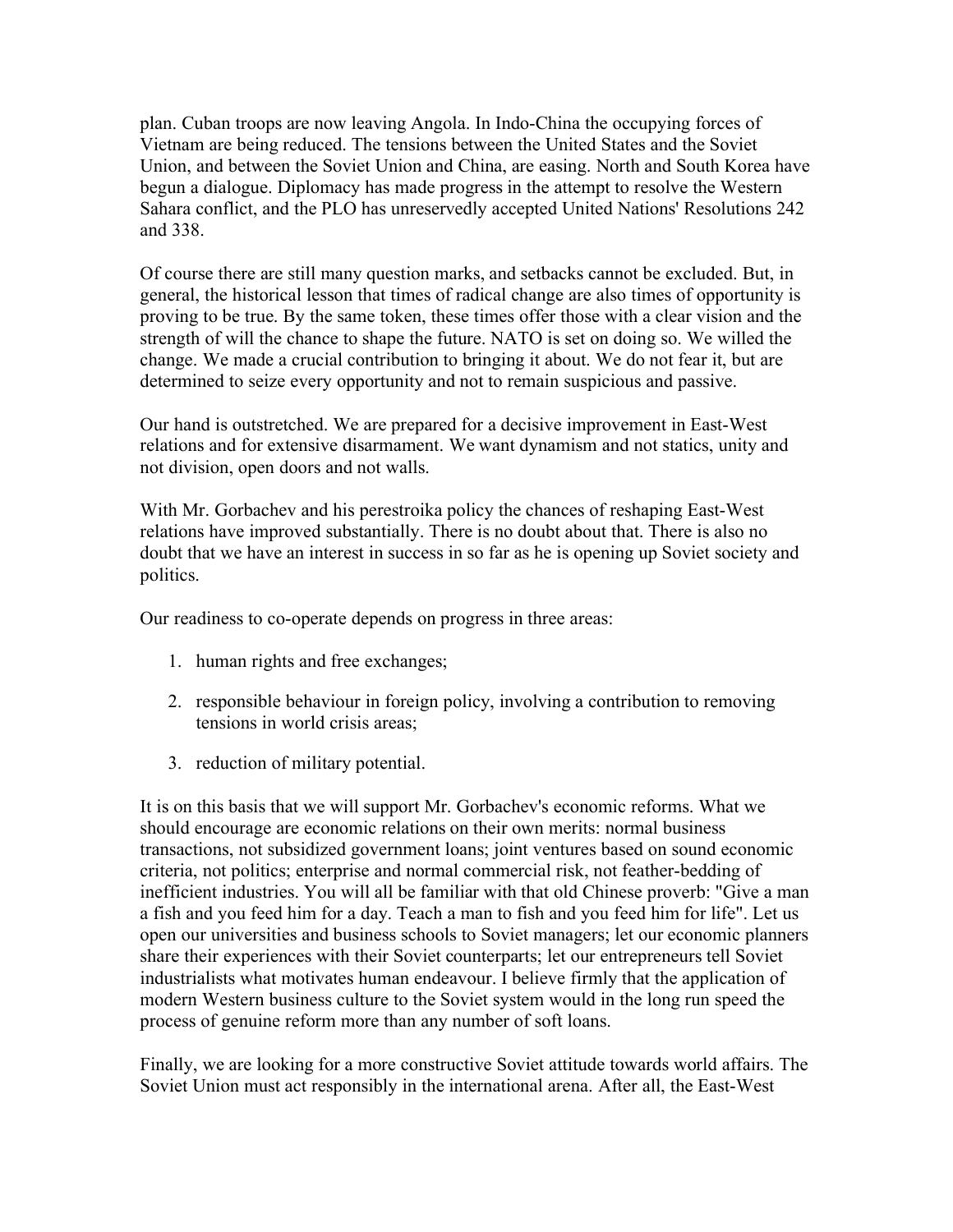confrontation, however central it may be to those of us who live in this part of the world, is not the only issue affecting humanity.

There is no lack of burning issues in which our common interests are at stake, and where East-West co-operation could be beneficial. Countering terrorism, tackling environmental and energy problems, stopping the international drug trade, relieving the chronic underdevelopment of so much of the world, to name but a few. Also we shall engage the Soviet Union in discussions regarding those stubborn political problems that make some of the world's trouble spots so explosive, and where, once again, it is in the interest of both East and West that we seek a solution to these problems.

It is clear from our political goals that the Alliance challenges the present status quo. This status Quo not only denies freedom and justice to the peoples of Eastern Europe; it also, and despite forty years of peace, still does not guarantee Western Europeans security on their own territory. Weapons are the reflection and not the cause of the East-West confrontation. This is beyond doubt. But it is also true that our political goals cannot be realized until the military instability that threatens peace in Europe is removed. Here too we have a clear vision of the direction in which we wish to go.

We are striving for a European continent where military forces exist only to prevent war and to ensure self-defence, not for the purpose of initiating aggression or for political and military intimidation. Our goal is a Europe in which recourse to the use of force is no longer an option.

Our NATO forces are already structured to reflect these peaceful principles. The major threat to stability comes as a result from the preponderance of forces on the Eastern side. And Soviet forces, in particular, are concentrated in such a way that we cannot but doubt their strategic intention and their role in maintaining the division of Europe.

Indeed, the Soviet Union possesses more tanks and artillery than all the other members of the Warsaw Pact and the Alliance combined. It is these weapons, together with armoured troop carriers, that are ideally suited to large-scale offensive operations with little or no warning time. They can also be used to seize and hold territory. In their current configuration, Soviet forces have the capacity to launch a surprise attack, and to conduct offensive operations against NATO. Military stability thus requires that this dangerous imbalance be corrected. For this reason, we have proposed negotiations on conventional armed forces in Europe. The Soviet Union and its allies have recently agreed to a mandate based almost entirely on NATO's concept.

We have suggested that these talks cover the whole of Europe, from the Atlantic to the Urals, as it is only in this extended zone that reductions and constraints can really make a decisive contribution to stability. When the new talks open next month in Vienna, the Alliance will strive for conventional parity at a substantially lower overall level of forces. This will imply asymmetrical reductions by the side with superior numbers in the force categories under discussion. As reduced numbers in themselves do not necessarily produce greater security, we will also be seeking restrictions on the location, nationality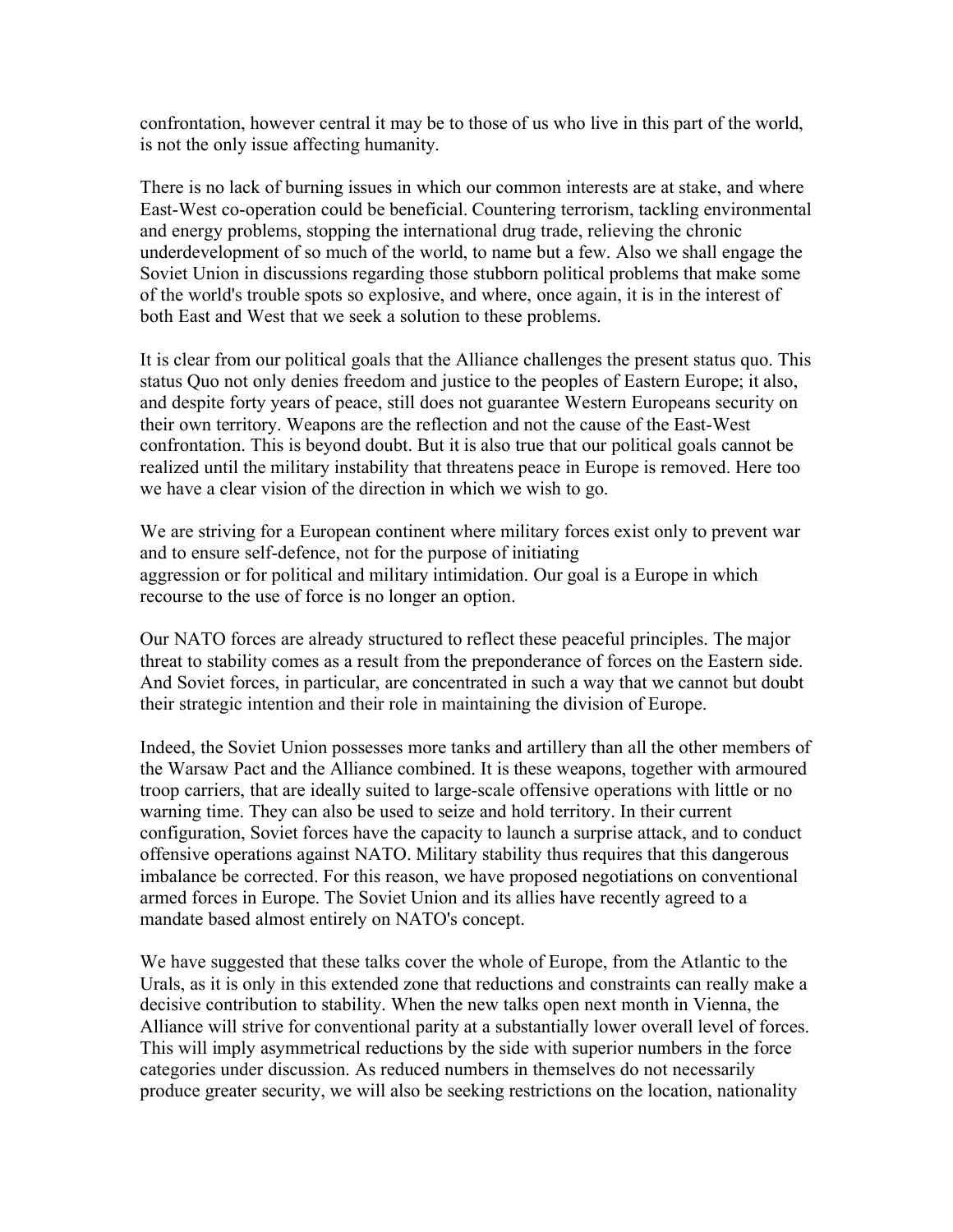and state of readiness of those forces that will be allowed to remain in Europe once an agreement has been concluded. Above all, we will be seeking to restrict active units.

Aggression cannot be launched without the prior concentration of offensive equipment. Therefore, we will seek overall limits on the total holdings of equipment. Let us, for example, look at tanks. We propose to cut the number of tanks in Europe roughly in half. Even after Mr. Gorbachev's announced unilateral reductions are completed, the Warsaw Pact will still have 41,000 tanks in active units in Europe - most of which will be Soviet compared to only 16,000 in active units for the Alliance. In other words, an advantage of 2.5 to 1. As tanks are designed for standing-start and fast-moving operations, this disparity is the one that gives us most cause for concern. Therefore the Alliance has proposed an overall limit of about 40,000 tanks in Europe, of which no one country will be allowed to have more than one-third, or about 12,000 tanks.

But tanks, although a major concern, are not the only items we are looking to restrict. We are seeking similar reductions on other offensive military systems, such as artillery and armoured troop vehicles.

Finally, we shall require a rigorous and reliable regime for verifying future agreements. This must include the periodic exchange of detailed data about forces and deployments and the right to conduct on-site inspections.

It should be clear from my comments so far that the Alliance whole-heartedly welcomes these forthcoming negotiations. The continuation of the present security imbalance in Europe can only bring the seeds of military instability.

The Allies have devoted two years of painstaking work to formulating our concept of conventional stability in Europe, and to developing our proposals. We are convinced that our approach is not only practical, but indeed the only concept that will achieve this objective. Our task now is to persuade the Soviet Union to agree to our concept, and to restructure its forces along the lines we have suggested.

Although we are accustomed to disappointment, there are indications from the Soviet Union that this may not be a forlorn hope. In recent weeks, leaders of Warsaw Pact states have announced unilateral reductions, and an intention to begin soon withdrawing certain units from Eastern Europe. These unilateral reductions are obviously welcome.

We have been pointing out for years that the Soviet Union has such an overwhelming superiority in conventional forces that it can afford to reduce without endangering its security. We can thus take some hope from the fact that the Soviet Union is now talking of the principle of asymmetrical reductions to parity; that it will withdraw at least some of its offensive military equipment from Eastern Europe; and that it now suggests restructuring its forces for defensive purposes only. But at the same time we do not yet have enough information regarding long-term Soviet intentions to evaluate with any confidence the significance of these unilateral reductions.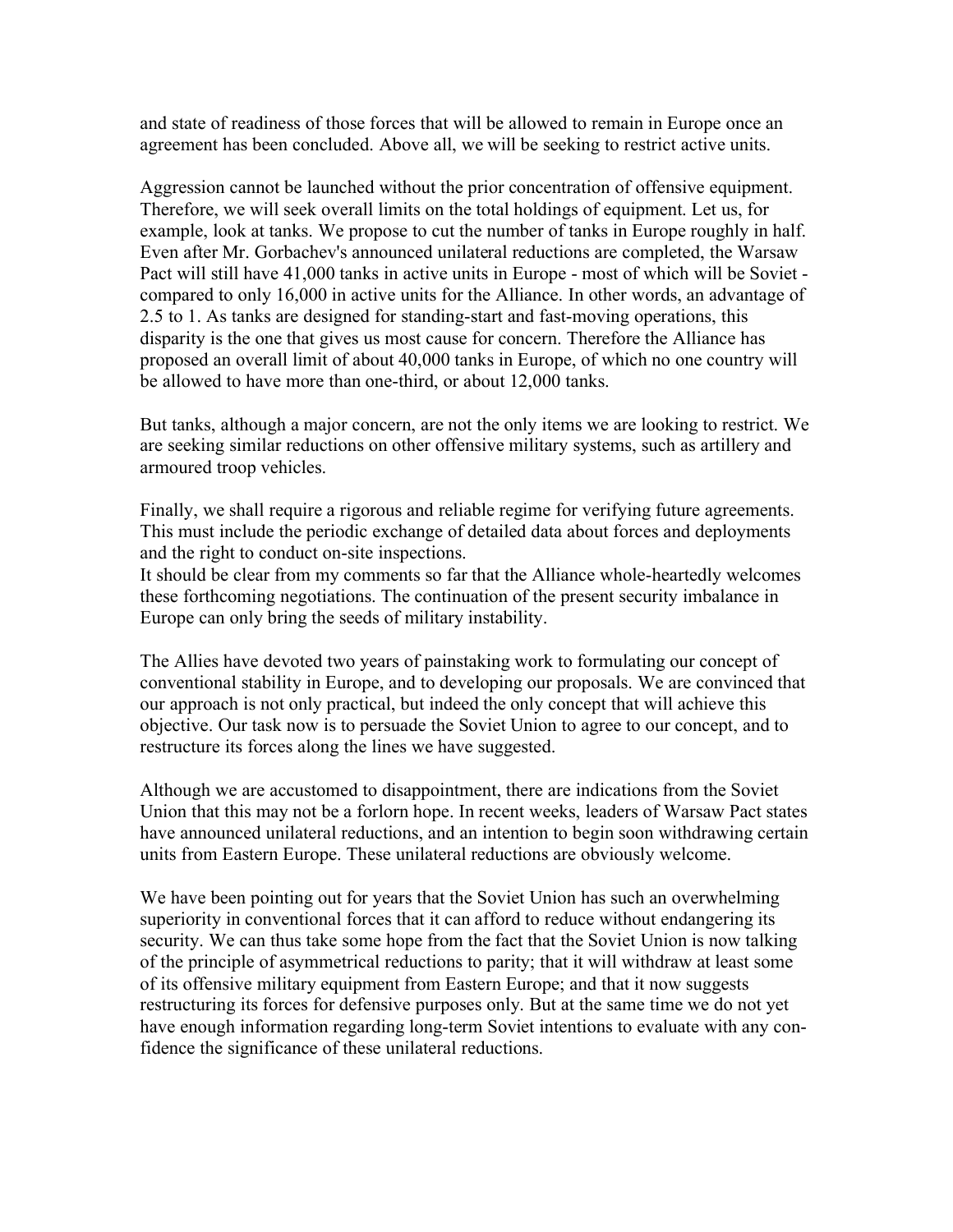Furthermore, it is a fact that the Soviet Union will have, even after the reductions are complete, a substantial offensive capability against the West. Unilateral concessions can be unilaterally cancelled. In the absence of agreed verification measures, we will have no means of knowing when or if this happens.

However, we can also hope that, in announcing these reductions, the Soviet Union genuinely desires to improve East-West relations, and sees its initiative as a first step in renouncing an offensive force posture.

Is the glass half full or half empty? On the basis of the available evidence, we cannot say which view is more justified. The unilateral reductions suggest a new Soviet policy, but they do not confirm it. There are questions that must be asked.

First, we must learn what will happen to the other items of offensive equipment - such as armoured troop carriers - that Mr. Gorbachev has not mentioned so far. We will need to focus on all the equipment that can be considered as invasion assets, and which the Soviet Union has integrated into its concept of combined arms operations.

Second, we will ask questions about the logistical supporting structure that the Soviet Union has established in Europe to sustain an offensive operation. I am thinking of forward supply depots, stockpiles of equipment and spare parts, and ammunition dumps. We cannot assume that Soviet divisions have been disbanded until these logistical facilities are disbanded too.

Third, we will need to find out more about Soviet plans for the Western military districts of the Soviet Union. These areas are sufficiently close to the West to be used as a jumping off point in a reinforced attack. It seems from recent Soviet reductions that some of the troop reductions will be from the Western military districts. But given the importance of this area, we must ask the Soviet Union for more details.

Fourth, the Soviets recently announced a modest reduction in Soviet military production. But we must remember the high level from which they start. Even if carried out, this in itself will not have much impact on the current enormous output of Soviet tanks and artillery pieces. So how can we be sure that all the offensive equipment to be withdrawn will not be replaced by modernized versions in the near future, and which can always be introduced into Eastern Europe later on?

Fifth, our assessment of the announced reductions will also depend on the quality of the equipment to be eliminated. We want to see whether it includes the modern, operational materials, instead of outdated reserves.

Sixth, and finally, we will need more details on the Soviet conception of "defensive defence". What exactly does the Soviet leadership have in mind, and how can we verify these new "defensive" units to ensure that they no longer can attain strategic objectives on our territory?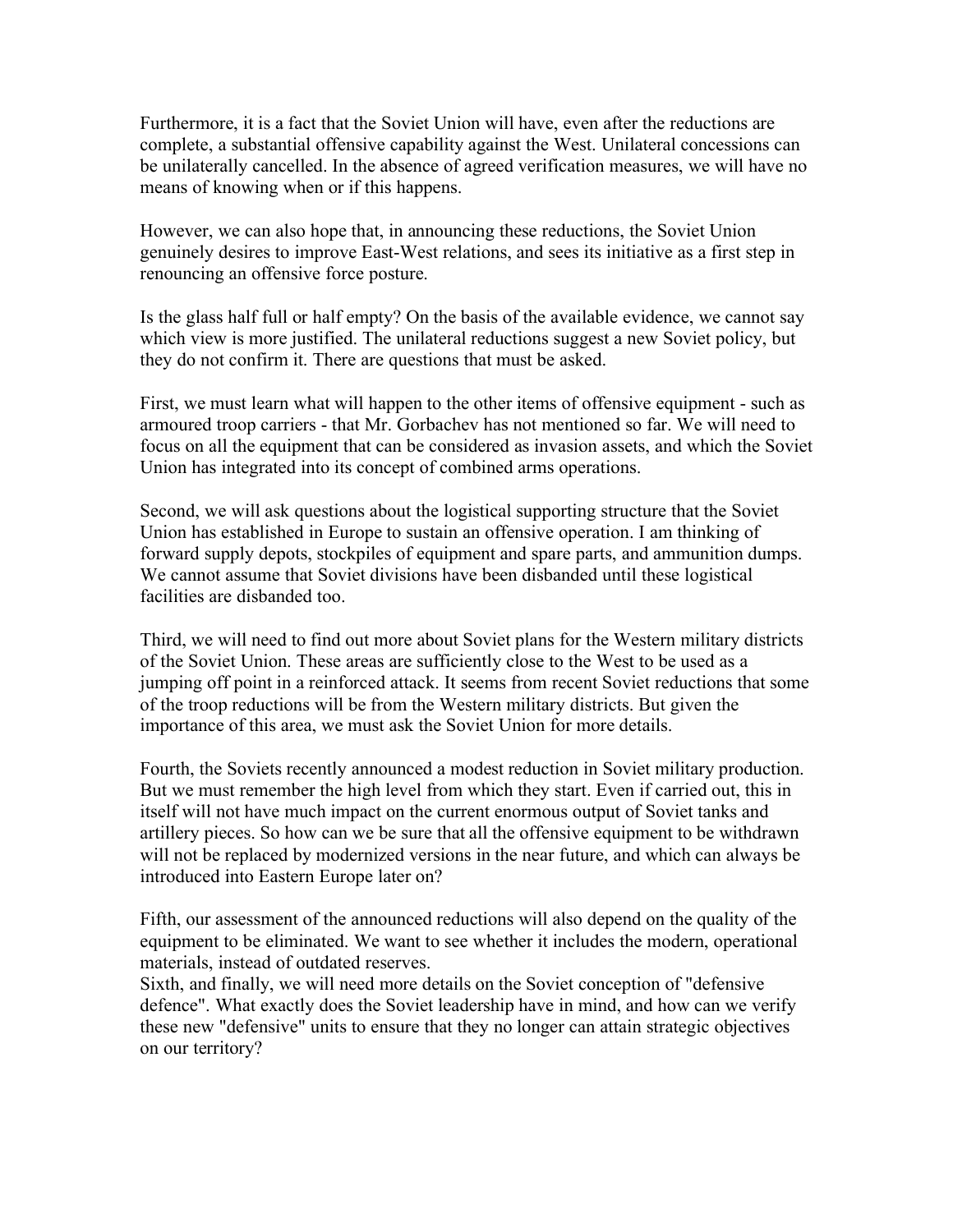While the West is pressing these considerations, the talks on conventional armed forces in Europe will be underway in Vienna. Our attention is now fully focussed on these negotiations, and rightly so. It is in Vienna that the real conditions for military stability in Europe will be discussed. We must insist on

a comprehensive system of agreed restraints and limitations in which we can have total confidence, as it will be applied by all, in the interest of all. Unilateral measures are no substitute for the hard bargaining that lies ahead.

Therefore, although I am interested in learning more about the Soviet reductions, my most immmediate concern is to have the reaction of the Soviet Union to our proposals. Is the Soviet Union ready to accept the restrictions on tanks, artillery and armoured troop carriers that we will put forward? Is it ready to accept limits on the stationing of its forces outside its national territory? Will it agree to our ideas for stringent verification? In short, will it agree to these first essential steps on the way to achieving lasting conventional stability in Europe?

The period of historical flux which we are living through brings risks as well as opportunities.

Progress with nuclear arms control stands in contrast to the spread of chemical weapons and missile technology, against the background of the population explosion and structural poverty and hunger in the developing countries. Dangerous international imbalances and the excessive debts of some Third World countries are marking the transition to a global economic order. The democracies are still threatened by terrorism, the international drug trade and persistent military asymmetries.

Political, ethnic and religious conflicts in many trouble spots ensure that the world is still not at peace. Even the Soviet reform process is by no means irreversible. Mr. Gorbachev is indeed firmly ensconced at the helm but his problems have not gone away. The gap between increasing political and social openness and economic stagnation and failure is widening.

The reform process has unleashed forces among the different ethnic groupings and in the satellite countries which it will be difficult for the Soviet Union to manage. We cannot yet tell whether Mr. Gorbachev will win through. We can only hope so. There is no certainty. Nobody can say what policy would be followed were he to fail.

We should also not lose sight of the following facts:

- 1. The Soviet Union is continuing to modernize its weapons;
- 2. The Warsaw Pact still has military superiority in Europe;
- 3. Even after the cutbacks in the defence budget which have now been announced, the Soviet Union will still spend more than 13% of its gross national product on armaments;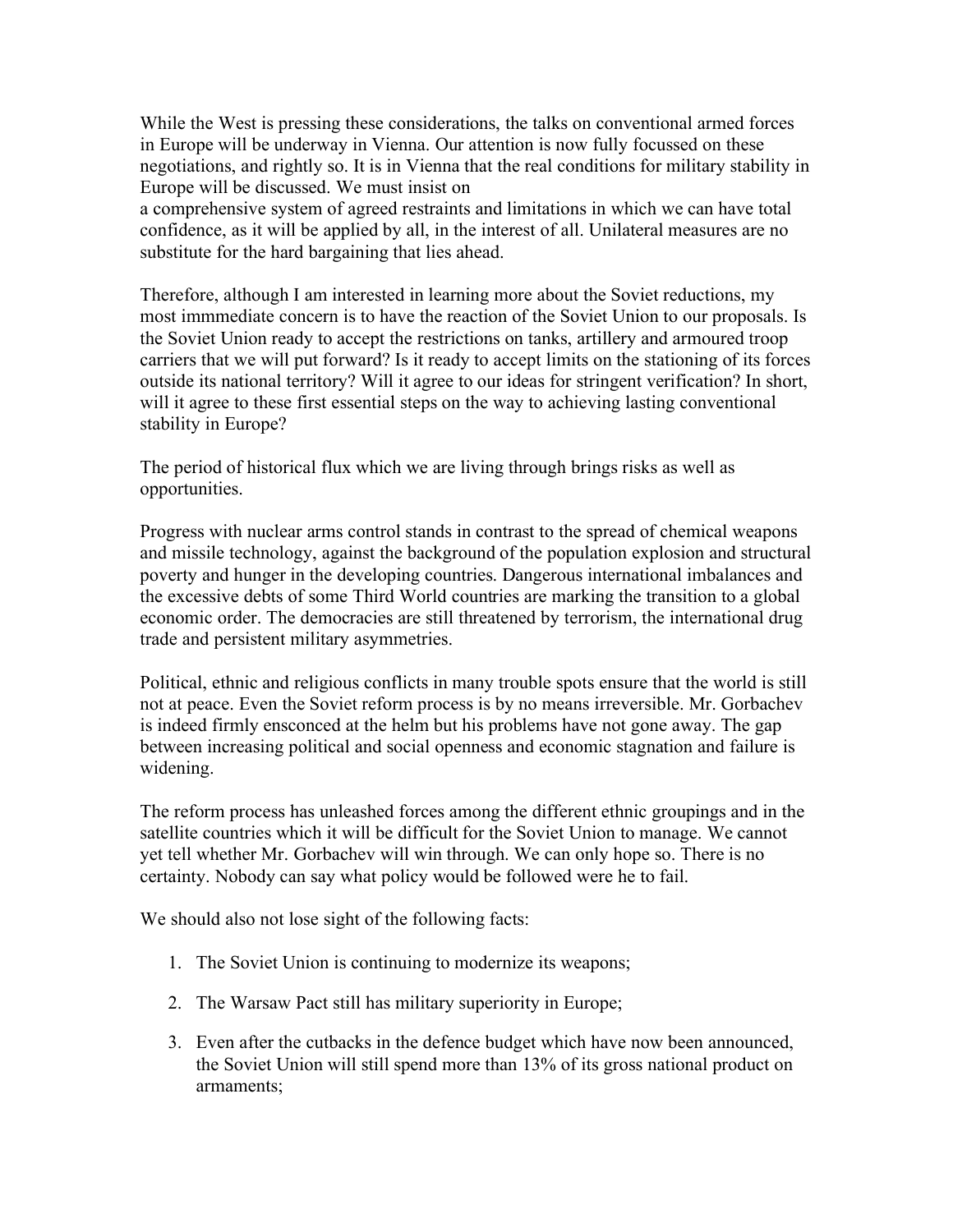4. We have no certainty about future production rates of weapons, for example, tanks. Even if production is reduced by 19.5%, as announced, the Soviet output of tanks will still be 2,600 a year.

This situation requires us to have not merely the courage to face change but also steadfastness and loyal adherence to the proven principles of our policy. The Harmel concept is not out of date, and our flexible response strategy cannot be called into question, if only because for decades it has perfectly fulfilled its purpose of preventing war. Above all, it would be a disastrous mistake to neglect our defence precisely at a time of radical historical change, and thus to tear down that wall which protects us from attempts to solve problems by force. We cannot entrust our security to one person alone or to intentions. Both can change overnight. What counts is the other side's potential. That is what must guide our efforts for defence. Any Soviet politician - whether he be Mr. Gorbachev's successor or rival - must know that, whatever happens in the Soviet Union, the option of a military solution to Moscow's problems remains barred, so that there is no alternative to a policy of peaceful internal reform.

So there are three conditions for our future success.

First, we must maintain an effective defence. It is vital that we maintain the combat strength and readiness of our Allied military forces, particularly in view of the forthcoming disarmament negotiations. Any unilateral reduction on the side of the clearly weaker party must further restrict our negotiating room, making multilateral disarmament less probable.

Second, we must remain united. Alliance solidarity, arrived at through extensive negotiations and adhered to steadfastly at the conference table, has forged the new opening in East-West relations. Concertation of the political approaches of the sixteen Allies is the life-blood of NATO.

If we are to preserve Allied unity, we must be serious about equitable burden-sharing. We must tackle it energetically and ultimately find the right solution. It is also vital that we maintain a spirit of Atlantic solidarity to help us to resolve the points of economic conflict between Americans and Europeans which spring partly from the prospect of 1992. We must not allow economic rivalry to have a prejudicial effect on Alliance solidarity in the field of security policy. Therefore we must do everything to resist moves towards protectionism on either side of the Atlantic. We can afford neither a "fortress Europe" nor a "USA in splendid isolation".

Last but not least, we need the continuing support of our publics. We know from opinion polls that the Alliance is considered to be essential by the large majority of our citizens. But support for our objectives does not equally mean support for the burdens of our daily defence. This situation calls for strong leadership if we are to keep public expectations within hopeful but realistic bounds.